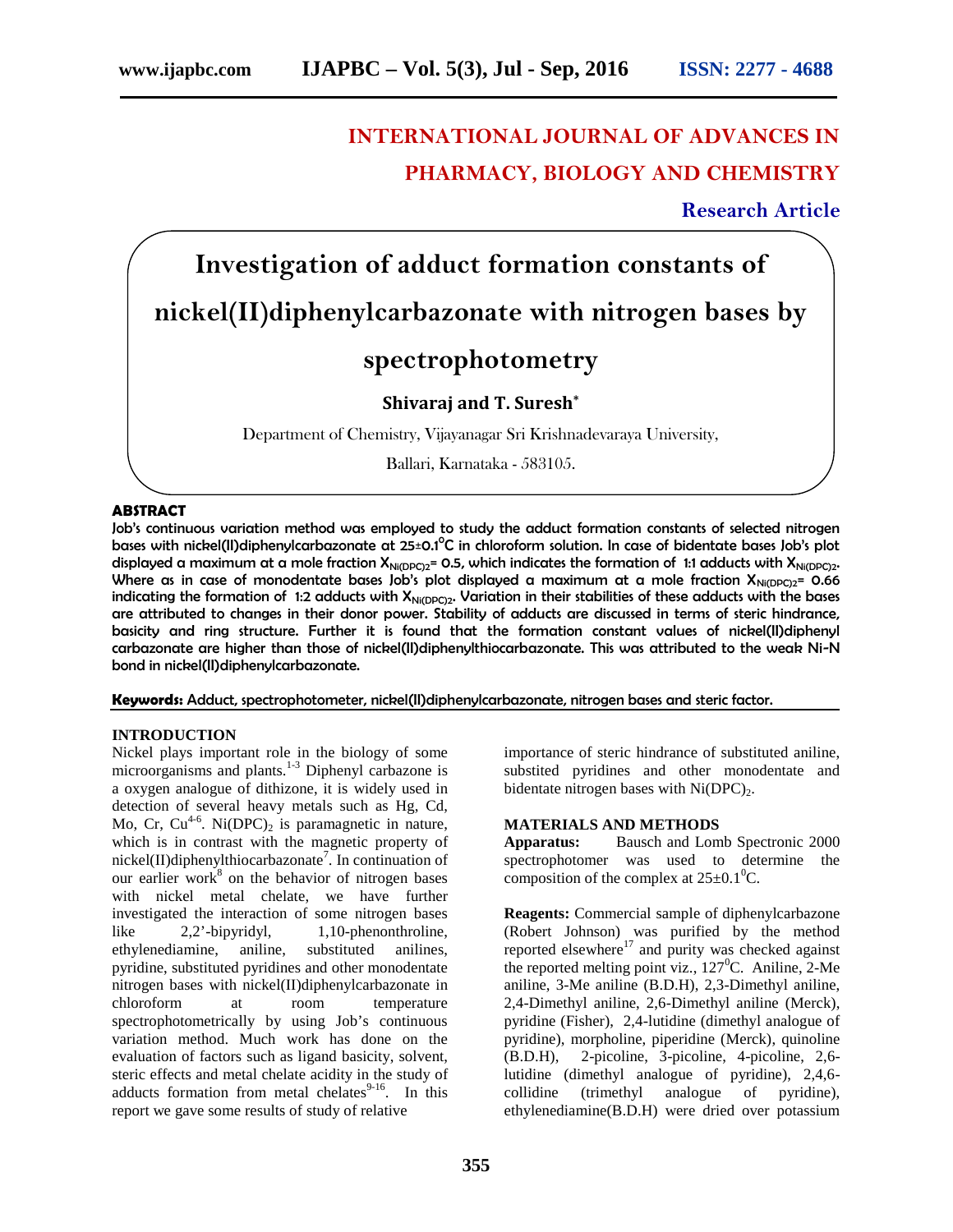hydroxide and distilled. The constant boiling fraction was collected and used. 4-Methyl aniline, 2,5 dimethyl aniline, 3,4-dimethyl aniline, 2,2'-bipyridyl, 1,10-phenanthroline (B.D.H) and nickel chloride hexahydrate (Merck) were used without purification.

#### **Preparation of Metal Chelate:**

The nickel(II)diphenylcarbazonate was prepared by dissolving 1g of nickel chloride hexahydrate in 50ml of acetate buffer of pH 6, resulting solution was heated to  $60^{\circ}$ C and this hot solution was mixed with alcoholic solution of diphenycarbazone. The total amount of reagent added was slightly more than that of required for 1:2 stoichiometry. The precipitate obtained was digested on low heat for two hour and filtered under suction, washed several times with water and finally twice with alcohol to remove unreacted metal and ligand residues. The complex obtained was dried in *vacuum* over phosphorus pentoxide at room temparatur. The complex was analyzed for the metal content. The nickel content of the complex was found to be 10.89% by phenonthroline-dithizone method<sup>18</sup> and it was found to be in good agreement with calculated value (10.94%).

#### **Determination of Adduct Formation Constants:**

Adduct formation constants,  $K_f$  of nickel(II)diphenylcarbazonate  $[Ni(DPC)_2]$  with nitrogen bases have been determined by Job's method of continuous variation to find the composition of complex formed, 0, 1.0, 2.0, 3.0, 4.0, 5.0, 6.0, 7.0, 8.0, 9.0, 10ml of  $5.9X10^{-5}$ M Ni(DPC)<sub>2</sub> was pipetted in to 25ml volumetric flask were mixed with 10, 9.0, 8.0, 7.0, 6.0, 5.0, 4.0, 3.0, 2.0, 1.0, 0 ml  $5.9X10^{-5}$ M nitrogen base was added keeping both the number of moles of  $Ni(DPC)_2$  and bidentate nitrogen base, constant but varying either mole fractions of  $Ni(DPC)_2$  or ligand (where as in case of most of the monodentate bases  $5.9X10^2M Ni(DPC)_2$  and  $5.9X10^2$ <sup>2</sup>M nitrogen bases are used).  $_{\text{max}}$  was determined bases in using one of the composition at 400.700pm. The described using one of the composition at 400-700nm. The absorbance value at 480nm and 530nm are found to be suitable for study of formation of the  $Ni(DPC)_{2}$ adducts, because the difference in the absorbance between  $Ni(DPC)_{2}$  and adduct being the largest at these wavelength (Fig 1). The absorption for all the compositions was recorded at a constant wavelength

 $(\text{max}, 530 \text{nm})^{19}$ . The data of absorption and percentage composition of  $Ni(DPC)_{2}$  and ligand solution at the constant temperature  $(25\pm0.1^0C)$  can be used and curves were constructed. A typical plot is shown in Fig 2.

#### **Calculations:**

The ratio of metal chelate to base was determined by constructing graph of absorbance versus mole fraction of metal chelate (Fig 2). In this work formation constants value of the adducts  $(K_f)$  were calculated by using the following equation,  $20$ 

$$
K_f = \frac{[A_2]_{{\cal A}_1}]}{[1\textcolor{red}{\bar{A}_2}]\,x\,[c_L\textcolor{red}{-}c_M\,x\,\textcolor{red}{\bar{A}_2}]} \label{eq:Kf}
$$

Where,  $K_f$ : adduct formation constant

 $A_1$ : absorbance at break point

 $A_2$ : actual absorbance

 $C_M$ : concentration of  $[Ni(DPC)<sub>2</sub>]$ 

 $C_{L}$ : concentration of base (ligand)

#### **RESULTS AND DISCUSSION**

The reaction of heterocyclic bases with chelate nickel(II)diphenylcarbazonate in non –aqueous solutions produces 1:2 adducts<sup>7</sup>, their stoichiometry being shown by a well defined isosbestic point and equilibrium constants of the form:

$$
K = \frac{[adduct]}{[diphenyl \, carbzonate]X[base]}
$$

Which are highly consistent over a wide range of composition. The identity of the absorption spectra of the simple chelates in solution in pure pyridine with the extrapolated spectra of 1:2 adducts shows that two molecules of pyridine are added to the complexes under these experimental conditions.

The main purpose of our research work was to evaluate quantitatively any steric effects in the formation of adducts between  $Ni(DPC)_2$  and nitrogen bases in a solvent such as chloroform. Ni(DPC)<sub>2</sub> described in previous publications<sup>21,22</sup> is publications<sup>21,22</sup> is paramagnetic and has been attributed tetrahedral structure with  $sp<sup>3</sup>$  hybridization. It gives red coloured solution in solvents like  $CHCl<sub>3</sub>$  and  $CCl<sub>4</sub>$  etc, while the solutions in pyridine, substituted pyridine, aniline and substituted anilines are pink in colour.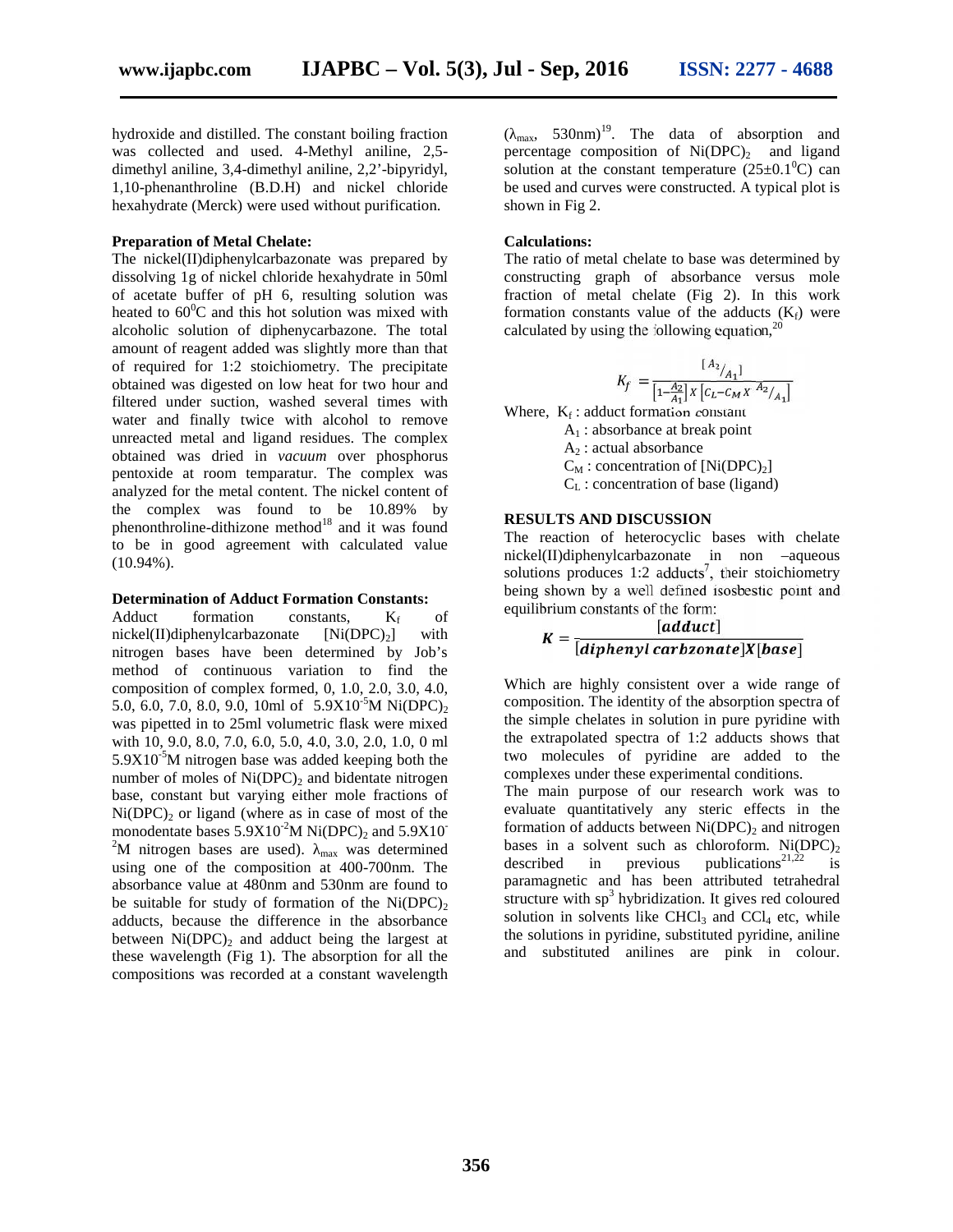$\circ$   $\qquad$   $\qquad$   $\qquad$   $\qquad$   $\qquad$   $\qquad$   $\qquad$   $\qquad$   $\qquad$   $\qquad$   $\qquad$   $\qquad$   $\qquad$   $\qquad$   $\qquad$   $\qquad$   $\qquad$   $\qquad$   $\qquad$   $\qquad$   $\qquad$   $\qquad$   $\qquad$   $\qquad$   $\qquad$   $\qquad$   $\qquad$   $\qquad$   $\qquad$   $\qquad$   $\qquad$   $\qquad$   $\qquad$   $\qquad$   $\qquad$   $\qquad$ 

N  $N \longrightarrow \langle$ 

 $+2N-Base$ N N  $N$   $\sim$ O U  $N$ i $\sim$  $\circ$   $\qquad$   $\qquad$   $\qquad$   $\qquad$   $\qquad$   $\qquad$   $\qquad$   $\qquad$   $\qquad$   $\qquad$   $\qquad$   $\qquad$   $\qquad$   $\qquad$   $\qquad$   $\qquad$   $\qquad$   $\qquad$   $\qquad$   $\qquad$   $\qquad$   $\qquad$   $\qquad$   $\qquad$   $\qquad$   $\qquad$   $\qquad$   $\qquad$   $\qquad$   $\qquad$   $\qquad$   $\qquad$   $\qquad$   $\qquad$   $\qquad$   $\qquad$  N  $N \longrightarrow$ N N  $N$   $N$   $\sim$   $C$ O | U Ni  $H_N \longrightarrow N$ N-Base

This may probably due to the formation of the  $Ni(DPC)$ , and nitrogen base adducts of the following type:

The spectrum for  $Ni(DPC)_2$  exhibit a  $_{max}$  at 480nm and 560nm. The spectrum of  $Ni(DPC)_2$  undergoes profound change upon the addition of nitrogen bases, collapsing to a single absorption band in the visible range between 530-540 nm. The change in the spectra of  $Ni(DPC)_{2}$  on the addition of nitrogen bases could be used to determine the equilibrium constant of the adducts<sup>7</sup>.

The absorption spectra were measured in the visible region around 400-800nm using chloroform as a reference at a concentration of  $10^{-5}M$  for bidentate bases and  $10^{-2}M$  for monodentate bases. A typical spectra for absorbance measurements gave wavelength of maximum absorbance for  $Ni(DPC)_{2}$ complex with nitrogen bases which was found to be between 530-540nm as it is evident by graph plotted between different wavelength and absorbance (Fig 1).



Nickel(II)diphenylcarbazonate chelate Nickel(II)diphenylcarbazonate adduct with N-bases

The adduct formation constants of the  $Ni(DPC)$ , with nitrogen bases at  $25\pm0.1^{\circ}$ C are listed in Table 1. Column III gives the values of pKa of N-bases that were selected for this investigation, Column IV gives the values of formation constants in CHCl<sub>3</sub>.

The stabilities of Ni(II) adducts were found to increase in the following order of bases:

2-Me aniline < 2,3-dimethyl aniline, 2,6-dimethyl aniline  $\langle 2,4$ -dimethyl aniline  $\langle$  DMSO  $\langle 2,5-\rangle$ dimethyl aniline < aniline < 3-Me aniline, 4-Me aniline  $\langle 3,4$ -dimethyl aniline  $\langle 2,6$ -lutidine  $\langle 2,6 \rangle$ picoline  $\langle 2, 4, 6$ -collidine  $\langle 2, 4, 4 \rangle$ -lutidine  $\langle 2, 4 \rangle$ morpholine  $\lt$  quinoline  $\lt$  piperidine  $\lt$  3-picoline  $<$  4-picoline  $<$  pyridine  $<$  2,2'-bipyridyl  $<$ ethylenediamine < 1,10-phenanthroline.



**Figure 1 Plot of absorption spectra of Ni(DPC)<sup>2</sup> and 2,4-lutidine at 25±0.1<sup>0</sup>C in chloroform**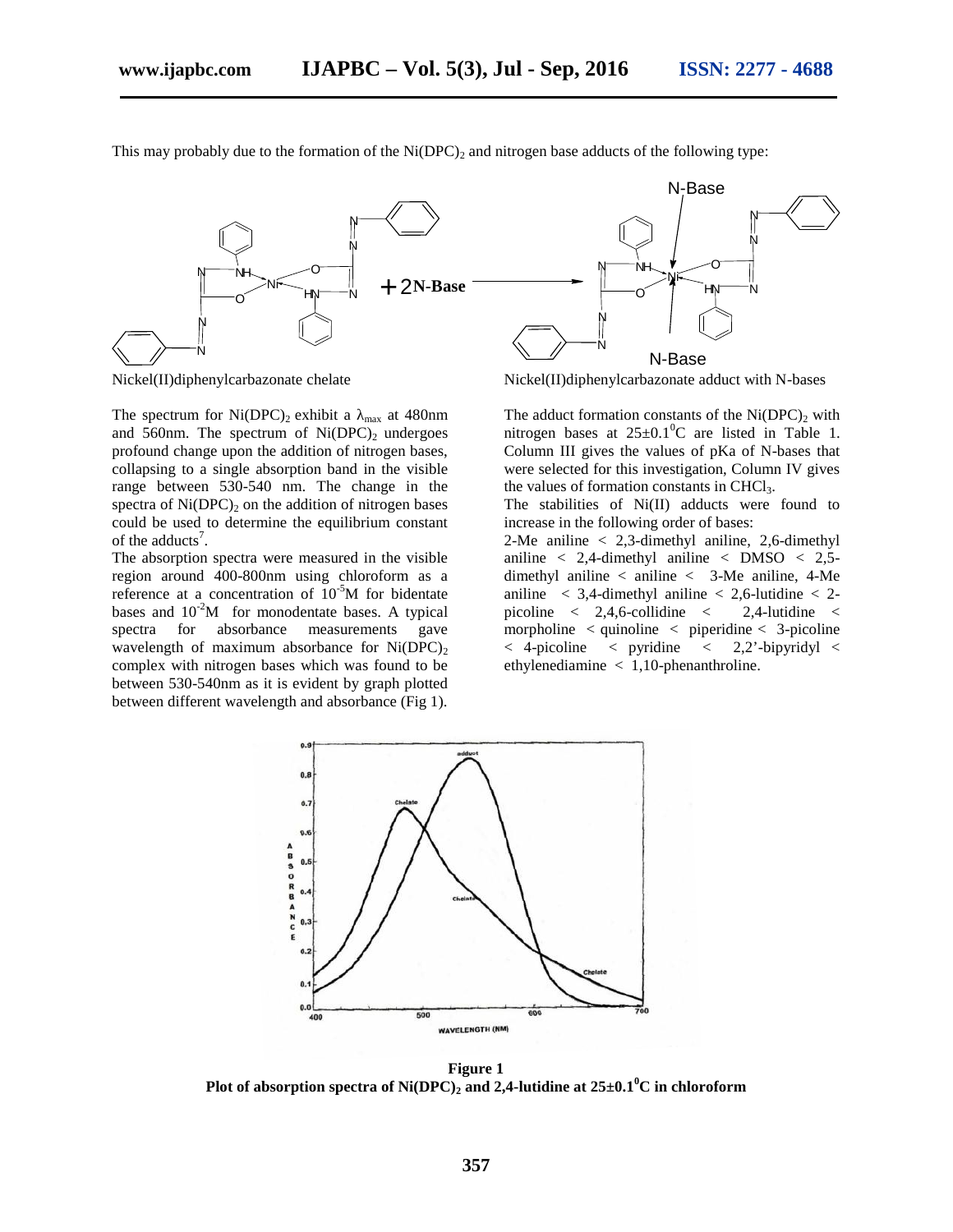

(c) Job's plot for Ni(dz)<sub>2</sub> (5.9X10<sup>-2</sup>M) and 2,6-lutidine (d) Job's plot for Ni(DPC)<sub>2</sub> (5.9X10<sup>-2</sup>M) and 3,4- dimethyl  $(5.9X10^{2}M)$  at  $25\pm0.1^{0}C$  in chloroform aniline  $(5.9X10^{2}M)$  at  $25\pm0.1^{0}C$  in chloroform

**Figure 2 Job's curves of equimolar solutions of Ni(DPC)<sup>2</sup> – nitrogen bases at 25±0.1<sup>0</sup>C in chloroform**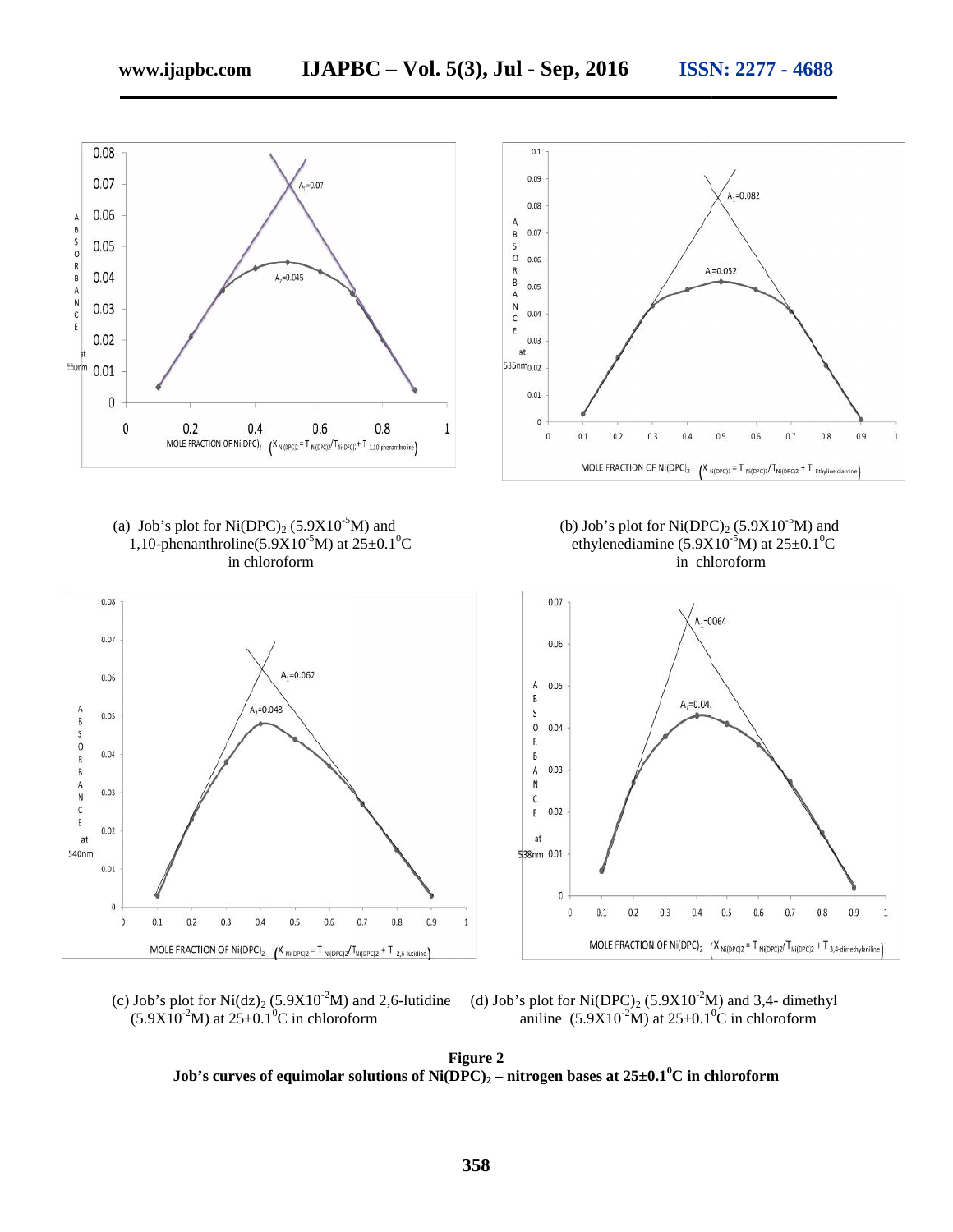| Adduct formation constants of nickel(II)diphenylcarbazonates |                      |                                   |            |
|--------------------------------------------------------------|----------------------|-----------------------------------|------------|
| Sl.No.                                                       | Name of the Base     | pka                               | $log K_f$  |
| $\mathbf{1}$                                                 | Aniline              | $4.63$ <sup>27</sup>              | 1.93       |
| $\overline{c}$                                               | 2Me-aniline          | 27<br>4.44                        | 1.49       |
| 3                                                            | 3Me-aniline          | 27<br>4.73                        | 1.96       |
| $\overline{4}$                                               | 4Me-aniline          | $5.08^{27}$                       | 1.96       |
| 5                                                            | 2,3-Dimethyl aniline | 27<br>4.64                        | 1.54       |
| 6                                                            | 2,4-Dimethyl aniline | $\frac{27}{5.00}$                 | 1.64       |
| $\boldsymbol{7}$                                             | 2,5-Dimethyl aniline | $\frac{1}{4.60}$<br>=             | 1.83       |
| $\,8\,$                                                      | 2,6-Dimethyl aniline | 27<br>4.10                        | 1.54       |
| 9                                                            | 3,4-Dimethyl aniline | 29<br>5.22                        | 2.00       |
| 10                                                           | 2-Niroaniline        | 27<br>0.29                        | $**$<br>NA |
| 11                                                           | 3-Niroaniline        | $2.47^{27}$                       | $**$<br>NA |
| 12                                                           | 4-Niroaniline        | 27<br>1.02                        | **<br>NA   |
| 13                                                           | Piperidine           | 27<br>11.12                       | 4.02       |
| 14                                                           | Morpholine           | 27<br>8.33                        | 3.69       |
| 15                                                           | Quinoline            | 27<br>4.90                        | 3.96       |
| 16                                                           | <b>DMSO</b>          |                                   | 1.76       |
| 17                                                           | Pyridine             | 10<br>5.20                        | 4.41       |
| 18                                                           | 2-Picoline           | 10<br>5.90                        | 2.96       |
| 19                                                           | 3-Picoline           | 10<br>5.68                        | 4.3        |
| 20                                                           | 4-Picoline           | $\overline{6.08}^{\overline{10}}$ | 4.37       |
| 21                                                           | 2,6-Lutidine         | 10<br>4.95                        | 2.30       |
| 22                                                           | 2,4-Lutidine         | 10<br>6.72                        | 3.23       |
| 23                                                           | 2,4,6-Collidine      | $7.48^{27}$                       | 3.13       |
| 24                                                           | 2,2'-Bipyridyl       | 31<br>4.40                        | 5.11       |
| 25                                                           | 1,10-Phenonthroline  | $4.95^{31}$                       | 5.23       |
| 26                                                           | Ethyline diammine    | $rac{31}{6.84}$                   | 5.20       |

**Table 1**

\*\* NA - No adduct formation

For the adducts of  $Ni(DPC)_2$  with aniline derivatives, viz., 3-methyl aniline, 4-methyl aniline, the  $K_f$  values increases regularly with Pka. Were as in case of 2 methyl aniline, 2,3-dimethyl aniline, 2,4-dimethyl aniline, 2,5-dimethyl aniline and 2,6-dimethyl aniline there is a decrease in the stabilities of adducts

compared to aniline, this may be attributed to the steric hindrance offered by methyl group present in the 2-position, and hence these bases did not forms stable adducts.

The low values of  $log K_f$  observed for Ni(DPC)<sub>2</sub> aniline adducts may be attributed to the weak basic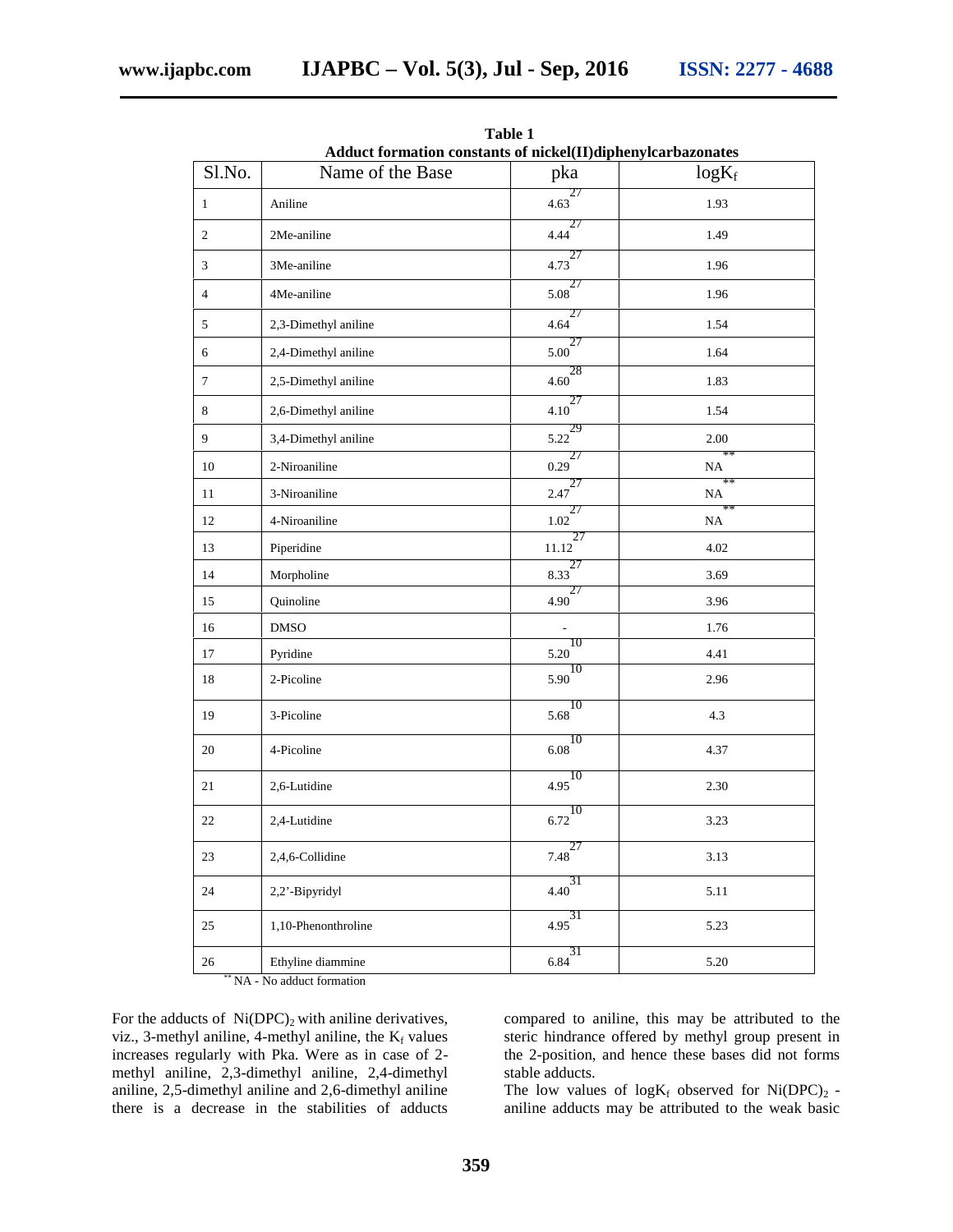character. $^{24}$  Thus it may be anticipated that the stronger the basic character the stronger will be the bonding in  $Ni(DPC)_{2}$ -L adducts. Hence it may be concluded that  $Ni(DPC)_2$  – pyridine adducts have stronger bonding than  $Ni(DPC)_2$  – aniline adducts as it is evident from  $log K_f$  values in Table 1.

Finally it should be noted that no systematic trend in the stability orders of pyridine, 3-picoline and 4 picoline are observed. On the other hand, the lower stabilities of 2-picoline, 2,4-lutidine, 2,6-lutidine and 2,4,6-collidine compared to pyridine may be attributed due to the steric hindrance caused by the methyl groups present at 2 and 6--position even though their pKa values are much more higher than pyridine.

The formation constant values for the morpholine and piperidine are not so high, this may be attributed to the decreased basicity of nitrogen atom in the ring. 4 picoline has higher stability constant value than 2-, 3 picolines, it is due to the higher pKa value and it does not possesses any sterically hindering group.

It is surprising to find that the absorption spectrum of  $Ni(DPC)<sub>2</sub>$  does not change upon addition of 2-nitro aniline, 3-nitro aniline and 4-nitro aniline. This may be due to the fact that these nitrogen bases are very weak bases and hence do not form adducts with the  $Ni(DPC)$ <sub>2</sub> under these experimental conditions.

Bidentate bases such as bipyridyl, 1,10 phenanthroline and ethylenediamine forms stable complexes, in case of bidentate bases it appears that the adduct formation is not adversely influenced by the steric effects. This might be due to the rearrangement of chelate rings in order to provide a cis-position for bidentate adducting bases<sup>25</sup>.

#### **CONCLUSION**

The reaction of various nitrogen bases with  $Ni(DPC)_2$ under this investigation helps to improve our understanding about the structure of the nickel(II)diphenylcarbazonate. The behavior of these complexes is indicative of the tetrahedral configuration of nickel. In the investigation of stability constants of nickel(II)diphenylcarbazone with various nitrogen bases, were planned to study the effect of basicity of nitrogen bases and steric hindrance on the stability of nickel(II)adducts. It was found that the stabilities of the adducts of nickel(II)diphenylcarbazonate chelate increases with increase in basicity of the bases and decrease with increase in steric hindrance. Furthermore the adduct formation constants for  $Ni(DPC)_2$  are significantly  $11$ . higher than its sulphur analogue  $\text{Ni}(\text{Dz})_2^{26}$ , indicating that adducts of nickel chelates with O and N donar atoms prefer higher coordination number than four.

#### **ACKNOWLEDGEMENT**

One of the author (Shivaraj) wishes to express his sincere thanks to Government of Karnataka, for providing Devaraj Urs fellowship, which is helpful to carry out this research work.

#### **REFERENCES**

- 1. Astrid Sigel, Helmut Sigel, Roland Sigel KO. Nickel and its surprising impact in nature. Inorg Chim Acta, 2008; 361(9-10):2989.
- 2. Michael Jones D, Andrew Sydor M, Deborah Zamble B. Nickel homeostasis: Mechanism and function of Nik R. Encyclopedia of Inorganic and Bioinorganic Chemistry, 2013(Published Online); University of Toronto, Canada.
- 3. Anke M, Groppel B, Kronemann H, Grun M. Nickel-an essential element. IARC Sci. Publ, 1984; 53: 339-365.
- 4. McClellan BE, Freiser H. Kinetics and mechanism of extraction of zinc, nickel, cobalt, and cadmium with diphenylthio carbazone, di o-tolylthiocarbazone, and thiocarbazone. Anal Chem, 1964; 36(12): 2262- 2265.
- 5. Kemula W, Janowski A. Theory and structure of complex compounds. Paper presented at the Symposium held in Wroclaw, Poland., 1962 (pub. 1964); 321-325.
- 6. Balt S, Van Dalen E. The reactions of diphenylcarbazide and diphenylcarbazone with cations. Anal Chim Acta, 1963; 29: 466-471.
- 7. Math KS, Suresh T. Reactions of nitrogen bases with nickel chelates of di-o-tolylcarbazone and di-o-tolylthiocarbazone. Talanta, 1985; 32(8): 811-815.
- 8. Shivaraj, Suresh T, HiremathSureshBabu. Spectrophotometric study of stability constants of adducts of nickel(II)-diphenylthiocarbazonate with nitrogen bases by Job's method of continous variation. Int J of Recent Scientific Research, 2016; 7(3): 9734-9737.
- 9. Suresh T. Extractive spectrophotometric determination of nickel with di(2-bromo, 4 methylphenyl) carbazone and pyridine. J Ind Coun Chem, 2002; 19(2): 47-49.
- 10. Suresh T, Biradar V, Kulkarni VH. Spectrophotometric study of adducts of nickel(II)dithizonate with heterocyclic and other nitrogen bases. J Chemtracks, 1999; 1: 58.
- Suresh T, Kulkarni VH. A rapid spectrophotometric method for determination of nickel of with di-o-tolylthiocarbazone using the synergistic effect of o-phenonthroline. J Indian Chem Soc., 1995; 72: 887-888.